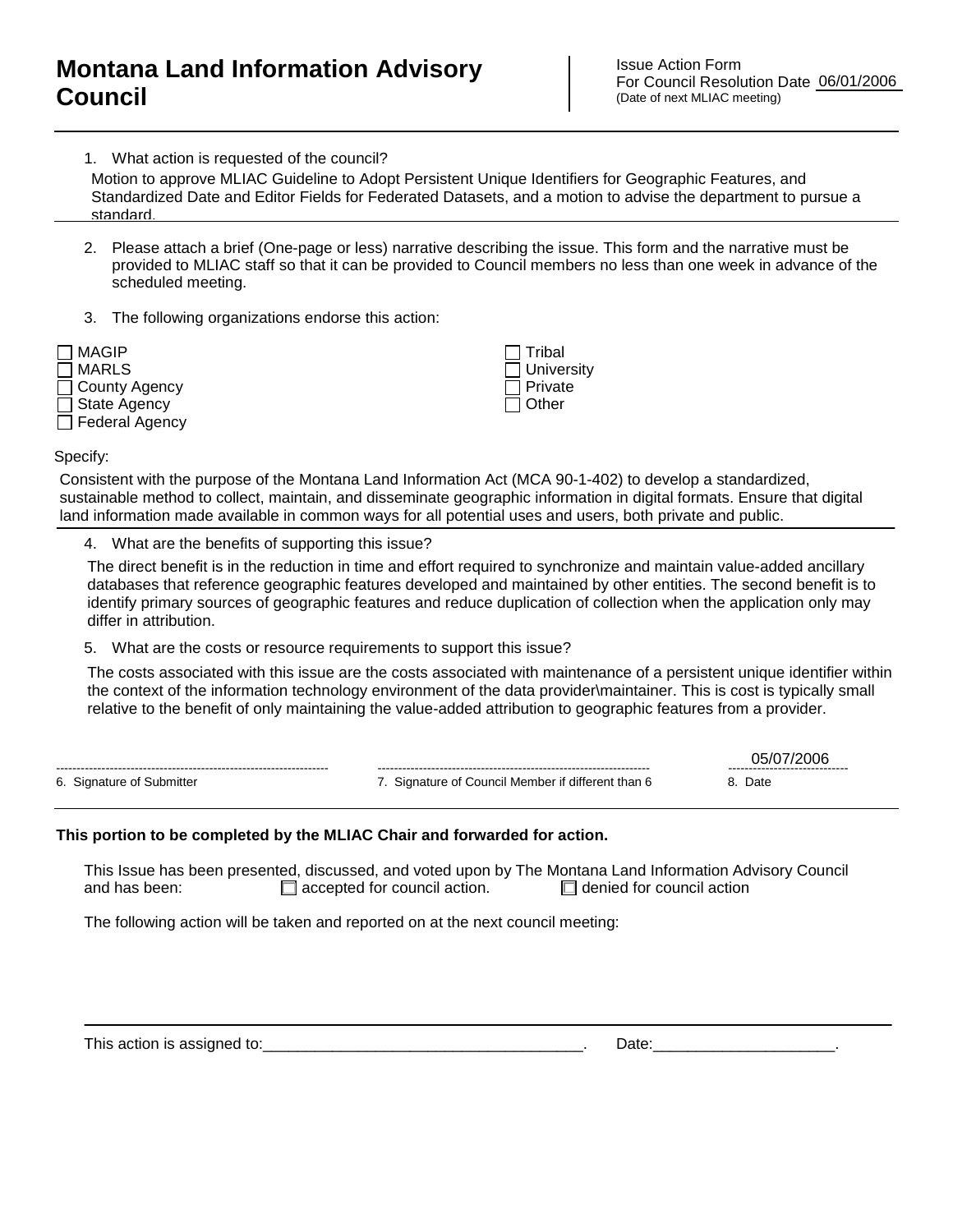## **MLIAC Guideline to Adopt Persistent Unique Identifiers for Geographic Features, and Standardized Date and Editor Fields for Federated Datasets**

Requested Action: Motion to adopt the following as a Montana Land Information Advisory Council guideline for feature-level metadata (see Table 1):

- 1. Persistent unique identifiers for geographic features collected and maintained by the State of Montana.
- 2. Date a record was created as date\time field, the date a record was last edited as date\time field, and the name of the editor as a string field of length 50 as required fields in any federated database and a best practice for all databases containing geographic features.
- 3. Request the department to pursue the above as a standard for geographic data developed, maintained, and distributed by State of Montana agencies.

|  | <b>Field</b>                    | <b>Description</b>                                                                                                                                                             | Data Type | Length |  |  |
|--|---------------------------------|--------------------------------------------------------------------------------------------------------------------------------------------------------------------------------|-----------|--------|--|--|
|  | Persistent Unique<br>Identifier | Montana Standard Persistent Unique Identifier<br>consisting of <entity identifier="">.<dataset<br>identifier&gt;.<local identifier="" record=""></local></dataset<br></entity> | String    | 25     |  |  |
|  | Created                         | Date record was created                                                                                                                                                        | Date\Time |        |  |  |
|  | Last Edit                       | Date record was last modified                                                                                                                                                  | Date\Time |        |  |  |
|  | Editor                          | Individual who last modified the record                                                                                                                                        | String    | 50     |  |  |

Table 1: Components of feature-level metadata and identifiers for federated data

Background: In March 2006 the Critical Infrastructure and Structures Working Group hosted a data model harmonization workshop with chairs of the Transportation, Addressing, and Cadastral. The focus of the harmonization workshop was to ensure that the relationships and dependencies between the transportation, addressing, cadastral, and critical structures model were properly accounted for and documented. Of particular interest are tables and table attributes that cross multiple data models. One of the table attributes key to the successful implementation of these data models is a persistent unique identifier for a give geographic feature. In addition, the date a record was created (date\time field), the date a record was last edited (date\time field), and the name of the editor were considered fields that were required to appear in any federated database and a best practice for all databases containing geographic features.

Unique Persistent Identifiers: The rural nature of Montana with highly distributed data providers warrants a federated database approach. No single jurisdiction is likely to own and maintain all of the geographic data required. Montana defines a federated approach as a method that supports the integration and utilization of data from multiple data providers, while retaining the primary maintenance responsibility with the provider. Most of Montana's framework data model efforts have adopted a federated approach that leverages multiple data provides and thus multiple data maintainers.

Identification is important in a federated environment that relies on disconnected and distributed data maintenance. Montana data modeling efforts have adopted a standard approach to unique persistent identifier for federated datasets. Traditionally, most organizations have defined their own identification system with little regard to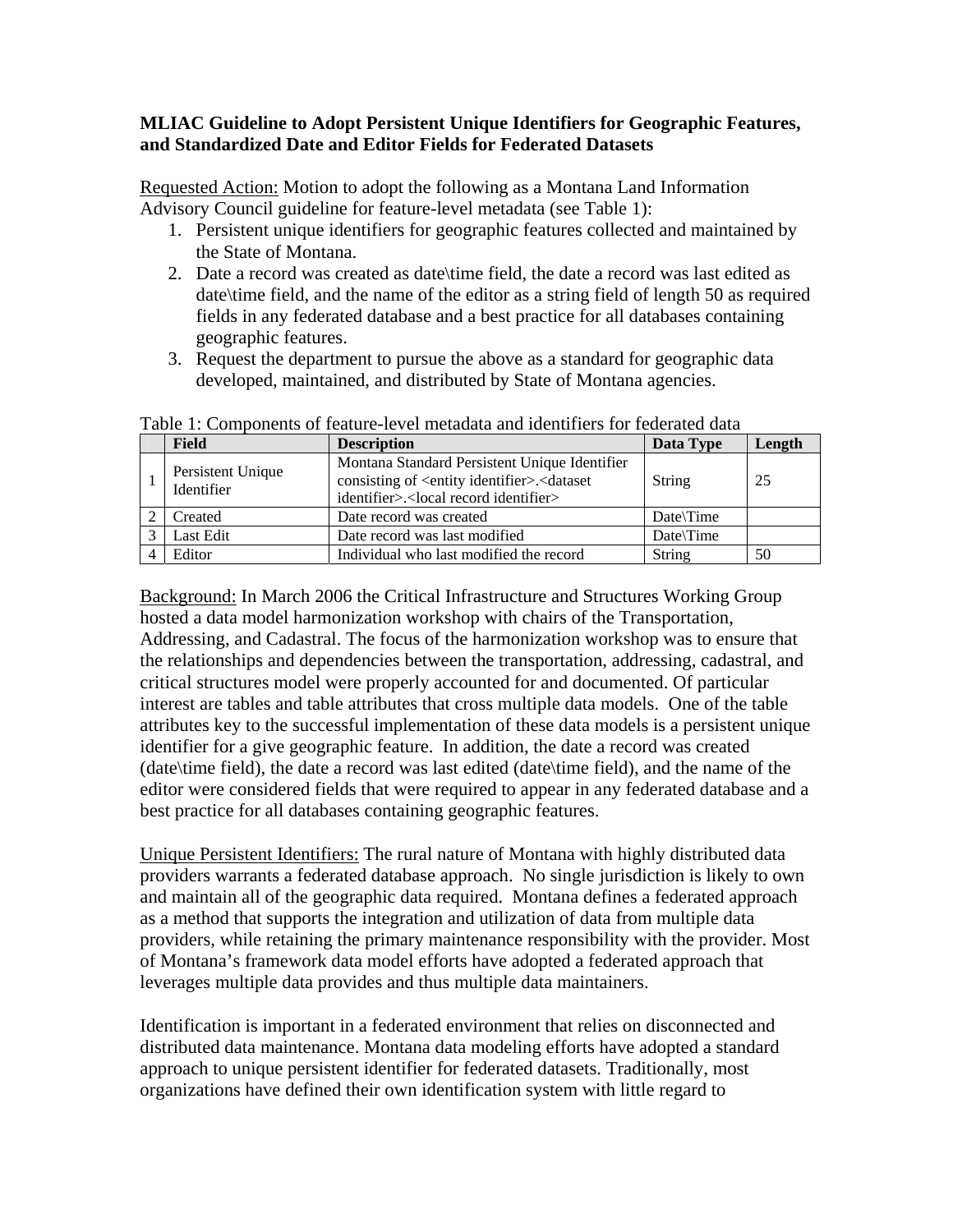uniqueness or consistent generation of identifiers across multiple organizations. The adoption of a standard data exchange mechanism utilizing persistent unique identifiers with centralized integration of data allows data providers to access data from other providers. Data from other providers can easily be tracked and identified, and centralized integration means that data from other providers is readily integrated with their own holdings. Identification and date stamping support change detection for data consumers.

Montana also considers federated data to be transactional. Records in federated tables are only retired, never deleted. Applications that utilize federate data rely on the existence (persistence) of a given record. Many domain-specific applications also build additional tables that add value to an existing federated table. The use of a unique persistent identifier and retention of all records guarantees that entities building third party tables will retain their investment.

Montana chose to implement a semi-meaningful unique identifier that consist of an entity (provider) identifier that is unique statewide, followed by a three-character literal, and followed by a unique local identifier (see Table 2). Users in Montana found the semiintelligent identifier more suited to validating geographic features since the data provider is a component of the identifier.

|   | <b>Field</b>       | <b>Description</b>                                                                                                                                                                                                        | Data Type     | Length |
|---|--------------------|---------------------------------------------------------------------------------------------------------------------------------------------------------------------------------------------------------------------------|---------------|--------|
|   | Entity identifier  | Entity identifier from the Montana Standard<br>Table of Entity Identifiers for the provider of<br>this record. This field cannot be altered once<br>assigned, and cannot be null. <entity></entity>                       | Long integer  |        |
| っ | Dataset identifier | The 3-character dataset identifier assigned to<br>this table from the Montana Standard Coded<br>Domain for Dataset Identifiers. This field<br>cannot be altered once assigned, and cannot be<br>null. <dataset></dataset> | <b>String</b> | 3      |
| 3 | Record identifier  | Unique persistent record identifier as assigned<br>by the provider of this record. This field cannot<br>be altered once assigned, and cannot be null.<br>$<$ Record $>$                                                   | Long integer  |        |

Table 2: Components of the Montana persistent unique identifier

The result is a maximum 25-character string of the form "<entity>.<dataset>.<record>". The numeric legal entity identifier and local unique record identifier are converted to a string and concatenated with the dataset literal. In the concatenation, the root elements are delimited with a period for ease in parsing and to improve readability. The components of the identifier have the following characteristics of note:

- Montana can generate a unique long integer identifier for any legal entity. The Montana Standard Table of Entities can carry an identifier for any organization created in law or by legal action.
- The Montana Department of Administration Information Services Bureau maintains and distributes the database of unique entity identifiers, and guarantees that identifiers are unique statewide.